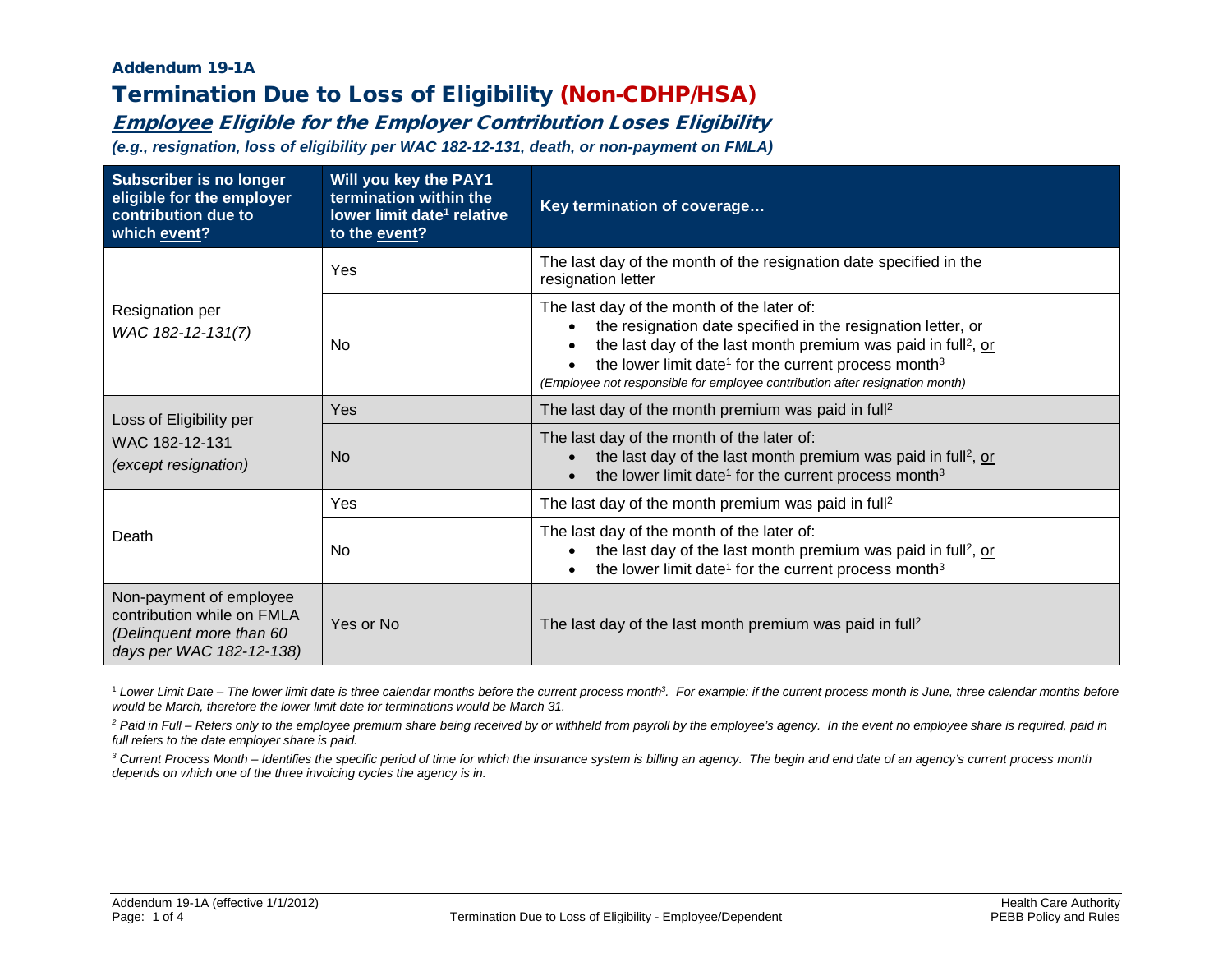### Addendum 19-1A Termination Due to Loss of Eligibility (CDHP/HSA)

## Employee Eligible for the Employer Contribution Loses Eligibility

*(e.g., resignation, loss of eligibility per WAC 182-12-131, death, or non-payment on FMLA)*

| <b>Subscriber is no longer</b><br>eligible for the employer<br>contribution due to which<br>event? | Will you key the PAY1<br>termination prior to the<br>current month's Carrier<br><b>Payment Date<sup>4</sup>?</b> | Key termination of coverage                                                                                 |
|----------------------------------------------------------------------------------------------------|------------------------------------------------------------------------------------------------------------------|-------------------------------------------------------------------------------------------------------------|
| Resignation                                                                                        | Yes                                                                                                              | If resignation date is in:<br>• the current month; key termination the last day of this month               |
| (WAC 182-12-131(7)(b)(i))                                                                          |                                                                                                                  | • a prior month; key termination the last day of last month                                                 |
|                                                                                                    | <b>No</b>                                                                                                        | Last day of this month<br>(Employee not responsible for premium after resignation month; WAC 182-08-180(7)) |
|                                                                                                    | Yes                                                                                                              | If loss of eligibility date is in:                                                                          |
| Loss of Eligibility per<br>WAC 182-12-131                                                          |                                                                                                                  | • the current month; key termination the last day of this month                                             |
|                                                                                                    |                                                                                                                  | • a prior month; key termination the last day of last month                                                 |
| (except resignation)                                                                               | <b>No</b>                                                                                                        | Last day of this month                                                                                      |
|                                                                                                    |                                                                                                                  | (WAC 182-08-180(7))                                                                                         |
|                                                                                                    | Yes                                                                                                              | If date of death is in:                                                                                     |
| Death                                                                                              |                                                                                                                  | • the current month; key termination the last day of this month                                             |
|                                                                                                    |                                                                                                                  | • a prior month; key termination the last day of last month                                                 |
|                                                                                                    | No                                                                                                               | Last day of this month                                                                                      |
| Non-payment of employee<br>contribution while on FMLA                                              | Yes                                                                                                              | Last day of last month                                                                                      |
| (Delinquent more than 60<br>days per WAC 182-12-138)                                               | <b>No</b>                                                                                                        | Last day of this month                                                                                      |

*<sup>4</sup> Carrier Payment Date – The CPD is the date PEBB pays the health plan for the current month of coverage. For CDHP/HSA enrollees, premiums cannot be recovered after the CPD.*  The carrier payment date (CPD) is the 23<sup>d</sup> day of each month. If this date falls on a weekend or holiday, the adjusted carrier payment date is the last working date before the 23<sup>d</sup> day *of the month. For example, 9/23/12 is a Sunday; the adjusted carrier payment date is Friday 9/21/12. See examples below:*

| <b>Employee Loss of Eligibility</b> | <b>PAY1 Keying Date</b>    | <b>Coverage End Date</b> |                          |
|-------------------------------------|----------------------------|--------------------------|--------------------------|
| March 16                            | March 16-April 23          | March 31                 |                          |
| March 16                            | April 24-May 23            | April 30                 |                          |
|                                     |                            |                          |                          |
|                                     |                            |                          |                          |
| <b>SOE Date</b>                     | <b>Notification of SOE</b> | <b>PAY1 Keying Date</b>  | <b>Coverage End Date</b> |
| August 31                           | October 23                 | October 23               | September 30             |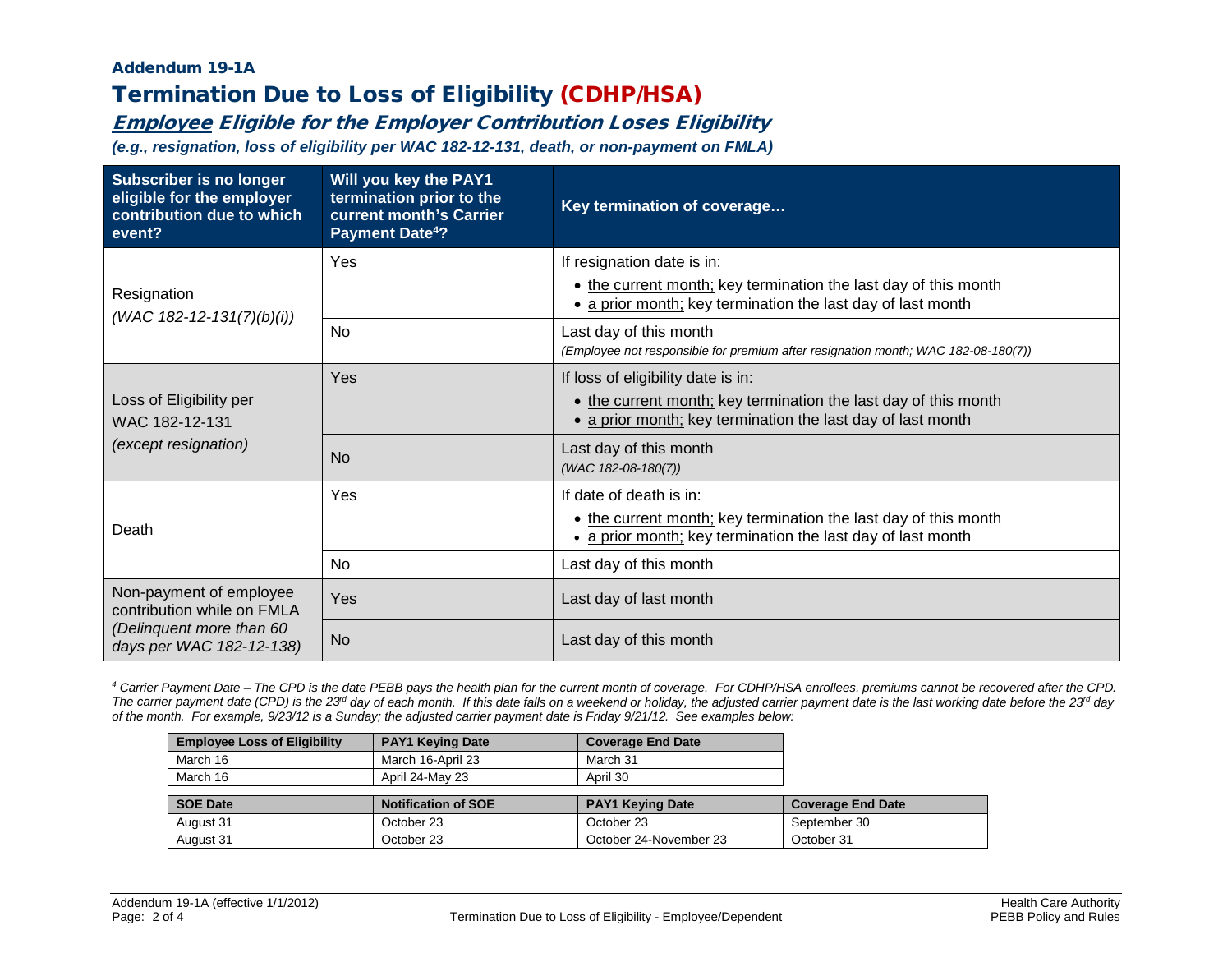### Addendum 19-1A Termination Due to Loss of Eligibility (Non-CDHP/HSA)

# Dependent of Employee Eligible for the Employer Contribution Loses Eligibility

*(e.g., loss of eligibility per WAC 182-12-260 or death)*

| Dependent is no<br>longer eligible due<br>to which event?                                                         | <b>Was notification</b><br>provided within 60<br>days of date of loss of<br>eligibility or death? | <b>Will you key the PAY1</b><br>termination within the<br>lower limit date <sup>1</sup> relative<br>to the event? | Key termination of coverage                                                                                                                                  |
|-------------------------------------------------------------------------------------------------------------------|---------------------------------------------------------------------------------------------------|-------------------------------------------------------------------------------------------------------------------|--------------------------------------------------------------------------------------------------------------------------------------------------------------|
|                                                                                                                   | Yes.                                                                                              | Yes                                                                                                               | The last day of the month of loss of eligibility                                                                                                             |
| Loss of Eligibility per<br>WAC 182-12-260<br>• Stepchild Note <sup>5</sup><br>• Dual Enrollment Note <sup>6</sup> |                                                                                                   | No.                                                                                                               | The last day of the month of the lower limit date <sup>1</sup> for the current<br>process month <sup>3</sup>                                                 |
|                                                                                                                   | No.                                                                                               | Yes                                                                                                               | The last day of the month of loss of eligibility<br>(COBRA/continuation of coverage NOT allowed)                                                             |
|                                                                                                                   |                                                                                                   | No.                                                                                                               | The last day of the month of the lower limit date <sup>1</sup> for the current<br>process month <sup>3</sup><br>(COBRA/continuation of coverage NOT allowed) |
|                                                                                                                   | Yes                                                                                               | Yes or No                                                                                                         | The last day of the month of death                                                                                                                           |
| Death                                                                                                             | No.                                                                                               | Yes                                                                                                               | The last day of the month of death                                                                                                                           |
|                                                                                                                   |                                                                                                   | <b>No</b>                                                                                                         | The last day of the month of the lower limit date <sup>1</sup> for the current<br>process month <sup>3</sup>                                                 |

<sup>1</sup> Lower Limit Date – The lower limit date is three calendar months before the current process month<sup>3</sup>. For example: if the current process month is June, three calendar months before *would be March, therefore the lower limit date for terminations would be March 31.*

*<sup>2</sup> Paid in Full – Refers only to the employee premium share being received by or withheld from payroll by the employee's agency.*

*<sup>3</sup> Current Process Month – Identifies the specific period of time for which the insurance system is billing an agency. The begin and end date of an agency's current process month depends on which one of the three invoicing cycles the agency is in.*

*<sup>5</sup> Stepchild Loss of Eligibility – The stepchild relationship to a subscriber ends on the same date the subscriber's legal relationship with the spouse or domestic partner ends through divorce, annulment, dissolution, or termination.*

*<sup>6</sup> Dual Enrollment is Prohibited – PEBB health plan coverage is limited to a single enrollment per individual. A dependent of a PEBB subscriber who becomes eligible as an employee*  for the employer contribution toward PEBB coverage must return forms to enroll in or waive PEBB medical within 31-days after they become newly eligible. If he or she does not waive *medical, termination of coverage as a dependent must coincide with the date coverage begins as an employee.*